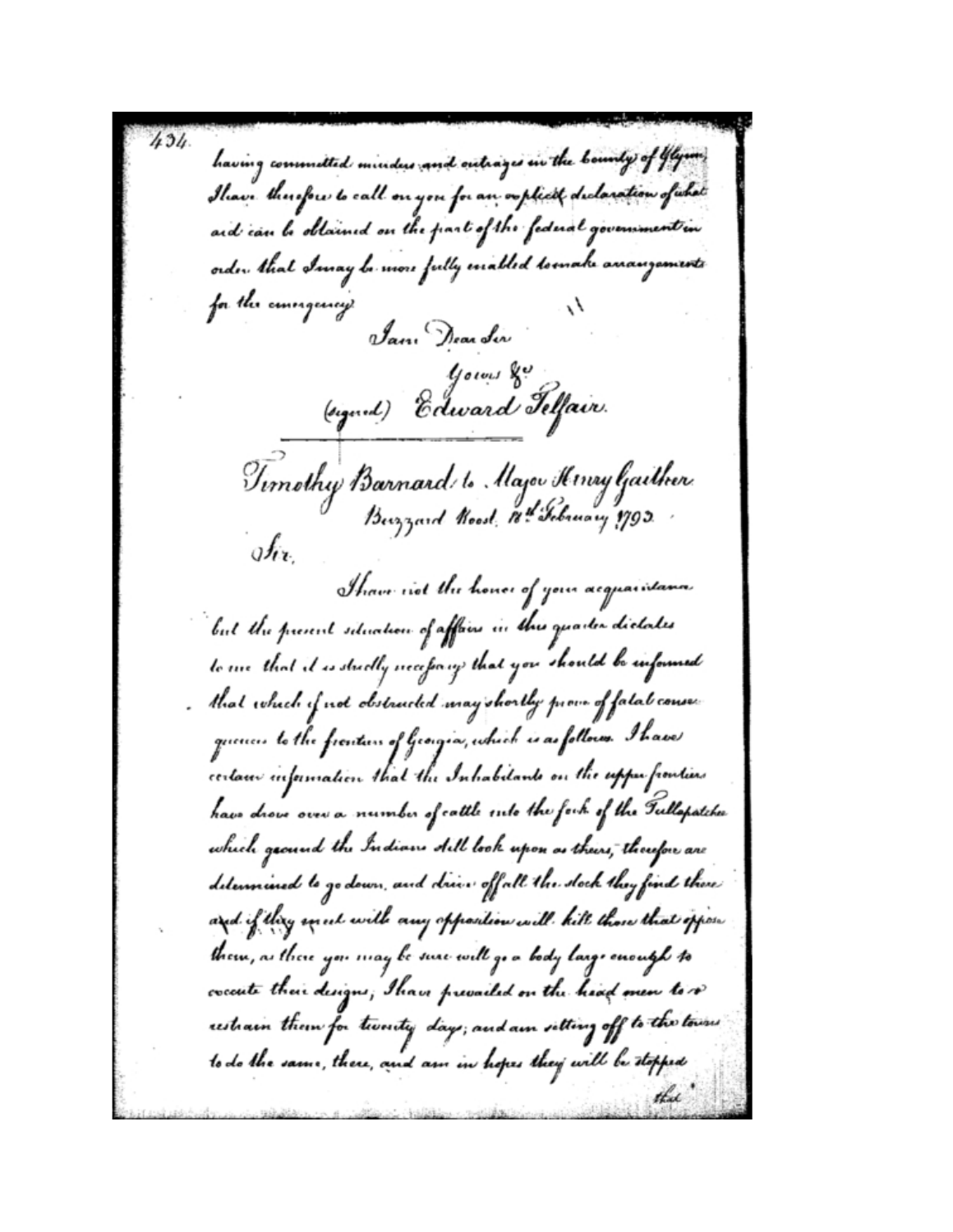that long till the fiesple can get their calle bock, but there is a great probability that the hunters in the woods may collect and drive them off, if so those people that have pail their cattle over must alide by the courequence, as they hair monight to cany on such inequitar proceedings, Iam amazed at the heads of the -v bounty, that they will not oppon nich measures at this cutied jundure; there is now ten Indians from the Unthward nations trying all they can to set the breeks on the fronters of Grorgias and such proceedings as these will be the effectual means to make the brooks lake their talks, besides ever putting it out of the pown of any person to haw a boundary lines, I have to bey, axit is for thin our good, to insist for the sottless on receipt of this to drive their stock back, if they do not ,Thave now discharged my duly and they must abide by the ill consequences that may and will alloud. Jam Singer (signed) Timothy Barnard The bearess of this, three of the head min of the so bufutaho lege they may have a hig ofnum apiec, and come com/ and robacio to bring with them, as Ihave got them to lake down thus letters if you give them a few articles the Governor will not brayainst . paying for it , as Ican afnu you, if thou cattle are not removed soon the owner will lose them all, and some of their lives too, its in vain to strive to hup peace, when the tobile people goes so head long to work, before the boundary line is sittled.